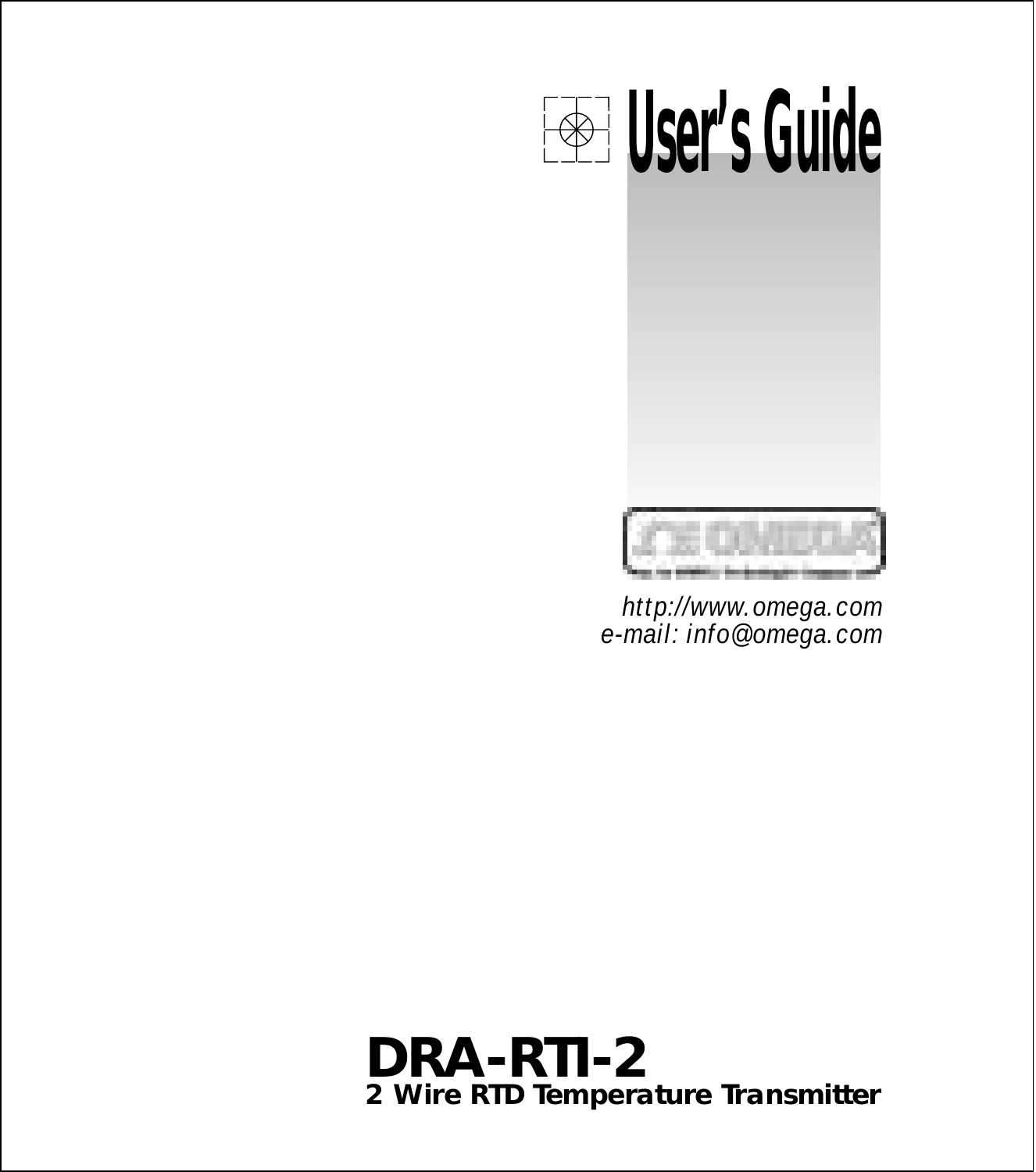

**OMEGAnetSM On-Line Service http://www.omega.com**

**Internet e-mail info@omega.com**

#### **Servicing North America:**

USA: ISO 9001 Certified

One Omega Drive, Box 4047 Stamford, CT 06907-0047 EA X: (203) 359-7700 FAX: (203) 359-7700 e-mail: info@omega.com

976 Bergar Laval (Quebec) H7L 5A1 Tel: (514) 856-6928 FAX: (514) 856-6886 e-mail: canada@omega.com Canada:

#### For immediate technical or application assistance:

| USA and Canada: | Sales Service: 1-800-826-6342 / 1-800-TC-OMEGASM        |
|-----------------|---------------------------------------------------------|
|                 | Customer Service: 1-800-622-2378 / 1-800-622-BESTSM     |
|                 | Engineering Service: 1-800-872-9436 / 1-800-USA-WHENS M |
|                 | TELEX 996404 FASYLINK 62968934 CABLE OMEGA              |
| Mexico and      |                                                         |

Latin America: Tel: (95) 800-TC-OMEGASM FAX: (95) 203-359-7807 En Espan^ol: (95) 203 359-7803

#### **Servicing Europe:**

| Benelux::                                    | Postbus 8034, 1180 LA Amstelveen. The Netherlands<br>Tel: (31) 20 6418405  FAX: (31) 20 6434643<br>Toll Free in Benelux: 06 0993344<br>e-mail: nl@omega.com             |                                                                          |
|----------------------------------------------|-------------------------------------------------------------------------------------------------------------------------------------------------------------------------|--------------------------------------------------------------------------|
| Czech Republic:                              | ul. Rude armady 1868<br>733 01 Karvina-Hranice<br>Tel: 420 (69) 6311899 FAX: 420 (69) 6311114<br>e-mail: czech@omega.com                                                |                                                                          |
| France:                                      | 9, rue Denis Papin, 78190 Trappes<br>Tel: (33) 130-621-400 FAX: (33) 130-699-120<br>Toll Free in France: 0800-4-06342<br>e-mail: france@omega.com                       |                                                                          |
| Germany/Austria:                             | Daimlerstrasse 26, D-75392 Deckenpfronn, Germany<br>Tel: 49 (07056) 3017 FAX: 49 (07056) 8540<br>Toll Free in Germany: 0130 11 21 66<br>e-mail: germany@omega.com       |                                                                          |
| <b>United Kingdom:</b><br>ISO 9002 Certified | 25 Swannington Road,<br>Broughton Astley, Leicestershire,<br>LE9 6TU, England M44 5EX, England<br>Tel: 44 (1455) 285520 Tel: 44 (161) 777-6611<br>FAX: 44 (1455) 283912 | P.O. Box 7, Omega Drive,<br>Irlam. Manchester.<br>FAX: 44 (161) 777-6622 |
|                                              | Toll Free in England: 0800-488-488<br>e-mail: uk@omega.com                                                                                                              |                                                                          |

It is the policy of OMEGA to comply with all worldwide safety and EMC/EMI regulations that apply. OMEGA is constantly pursuing certification of its products to the European New Approach Directives. OMEGA will add the CE mark to every appropriate device upon certification.

The information contained in this document is believed to be correct but OMEGA Engineering, Inc. accepts no liability for any errors it contains, and reserves the right to alter specifications without notice. WARNING: These products are not designed for use in, and should not be used for, patient connected applications.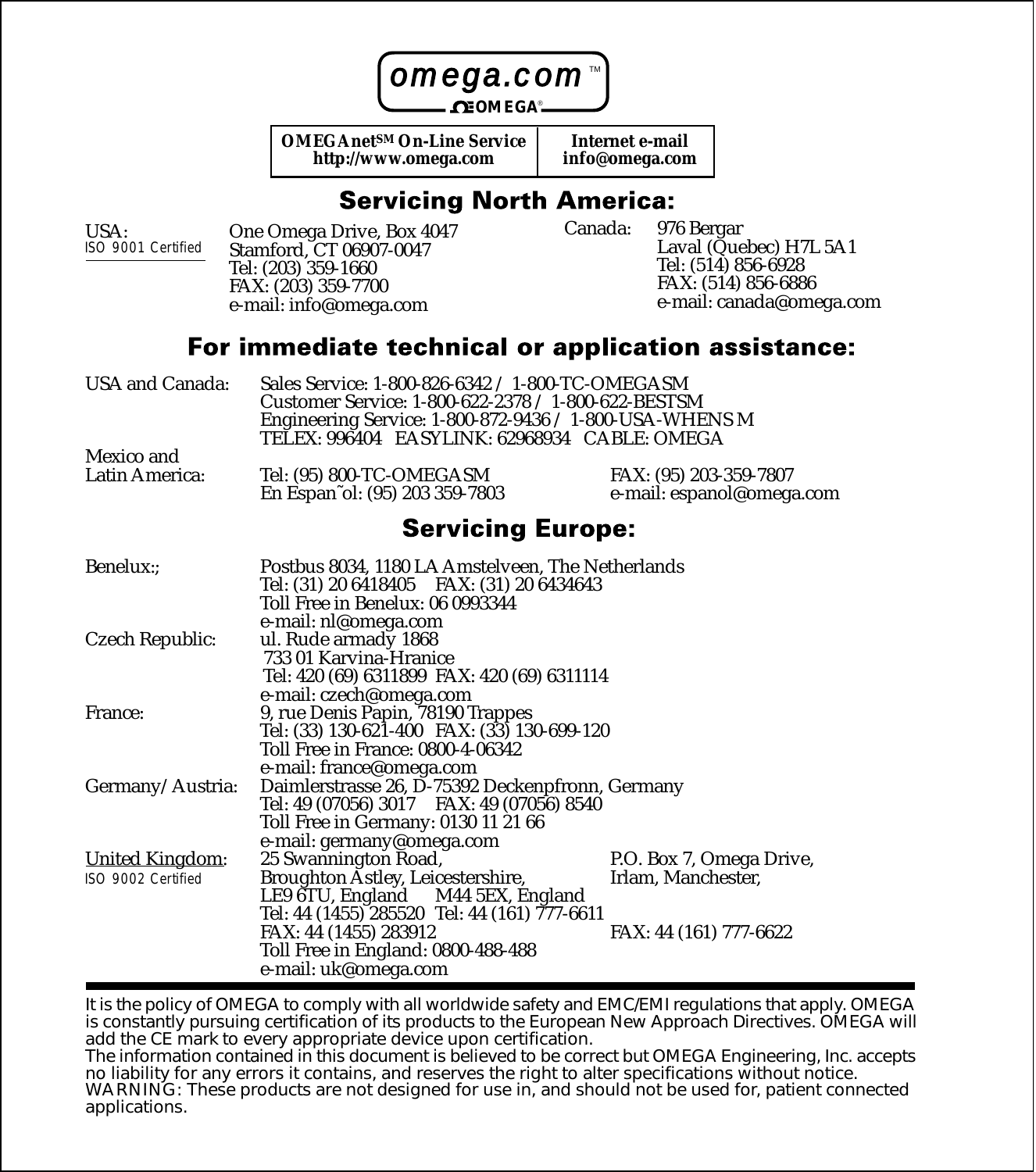# **Contents**

- 1. Procedure To Open The Housing
- 2. Calibration Instructions
	- 2.1 Switch Setting
	- 2.2 Calibration Tables
	- 2.3 Calibration Instrumentation
- 3. Connection Diagram
- 4. Mechanical Dimensions
- 5. Specifications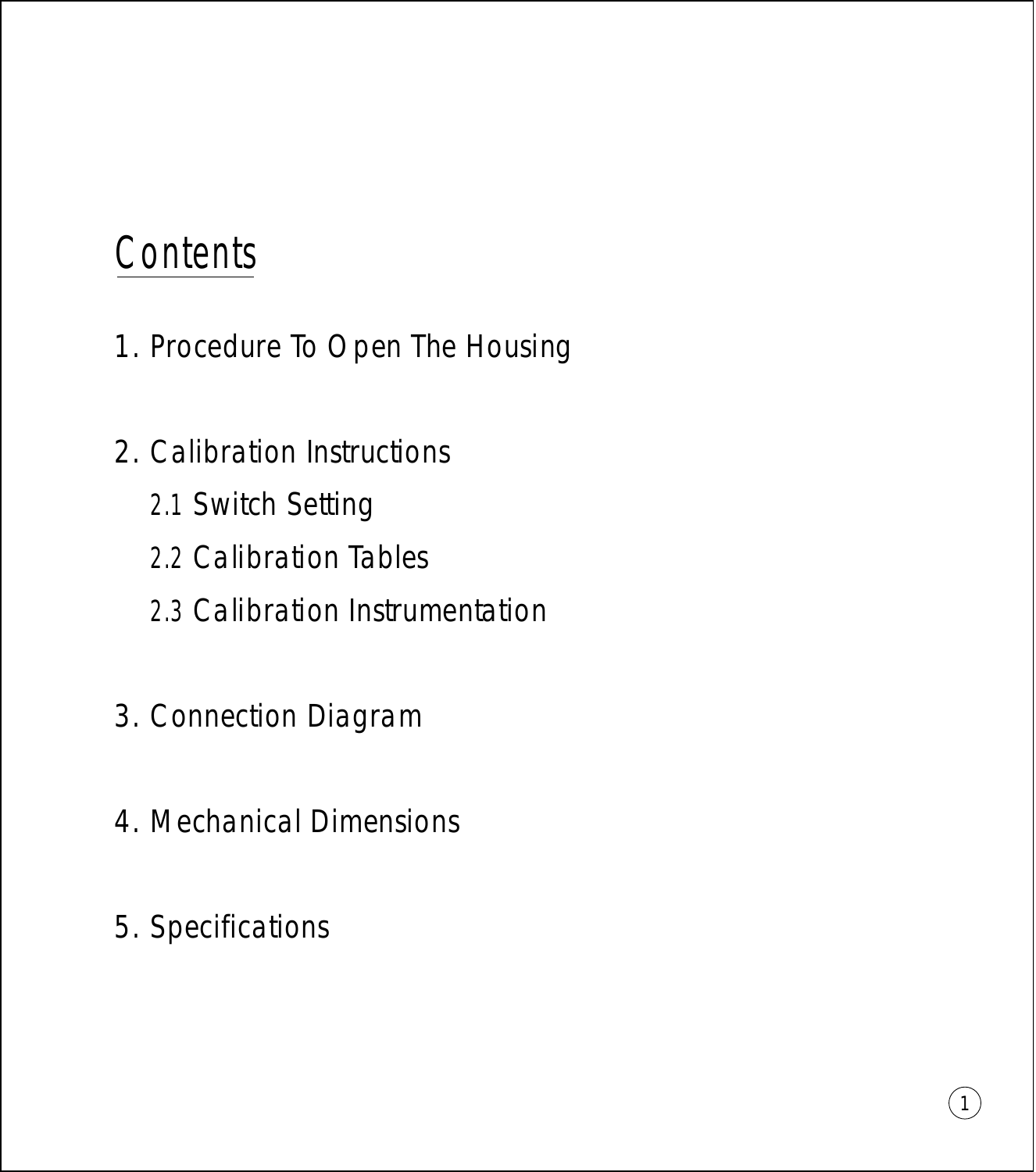## 1. Procedure to open the housing

Carefully insert a proper screwdriver tip into the side slots. By pressing inward and rotating, the plastic locker will release.

Gently pull out the unit's front panel.

To close the unit, insert the printed circuit board in the proper side guiding slots and push it all the way until the front panel clicks with the body box.

- 2. Calibration instructions
- 2.1 Switch Setting

Inside the enclosure are located six DIP switches for coarse range, and two multiturn trimmers are located on the transmitter panel for fine tuning.

- a. Define the desired range limits:
	- Tmin the temperature at which the output current is 4mA.
	- Tmax the temperature at which the output current is 20mA.
	- Tspan the difference between Tmax and Tmin.
- b. Open the transmitter according to para. #1.
- According to the following tables, set switches c. no. 4 to 6 for the Zero (Tmin), and set switches 1 to 3 for the Span (Tspan).

2 Note: "1" represent the switch "ON" state.





Fig.2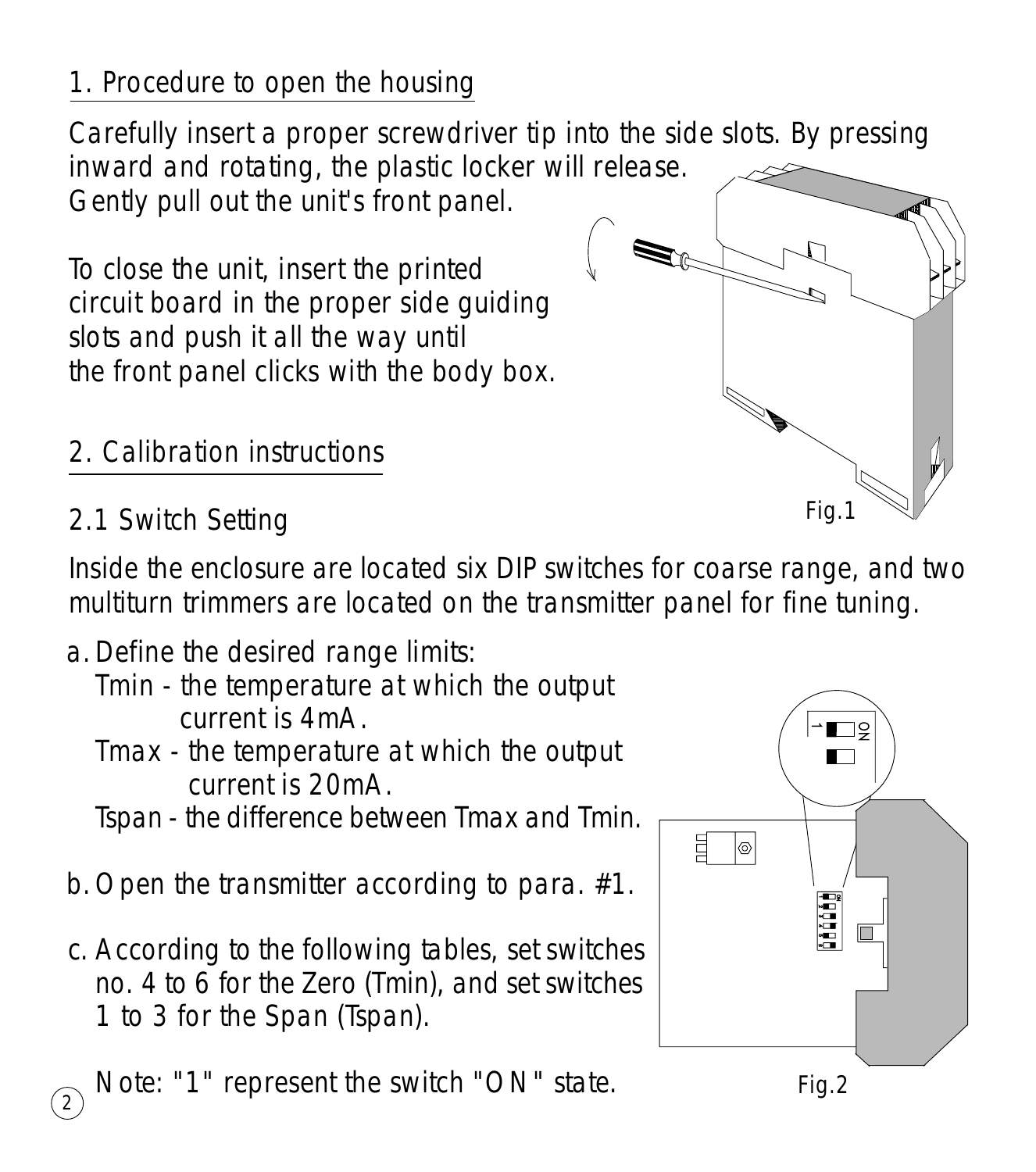## 2.2 Calibrations tables

"Span" Table

| Tspan             | SW <sub>1</sub> | SW <sub>2</sub> | SW <sub>3</sub> |
|-------------------|-----------------|-----------------|-----------------|
| $2645^{\circ}C$   |                 |                 |                 |
| $4575^{\circ}$ C  |                 |                 |                 |
| $75130^9C$        |                 |                 |                 |
| $130196$ C        |                 |                 |                 |
| $196392^{\circ}C$ |                 |                 |                 |
| 392.810 C         |                 |                 |                 |

"Zero" Table

| Tmin                       | SW <sub>4</sub> | SW <sub>5</sub> | SW <sub>6</sub> |
|----------------------------|-----------------|-----------------|-----------------|
| $-62$ $-25$ <sup>°</sup> C | O               |                 |                 |
| $-2512$ <sup>o</sup> C     | O               |                 |                 |
| $1248^{\circ}$ C           |                 |                 |                 |
| $4885^{\circ}$ C           |                 |                 |                 |
| 85.122 °C                  |                 |                 |                 |
| $122159^{\circ}C$          |                 |                 |                 |
| $159195$ <sup>0</sup> C    |                 |                 |                 |
| 195.232°C                  |                 |                 |                 |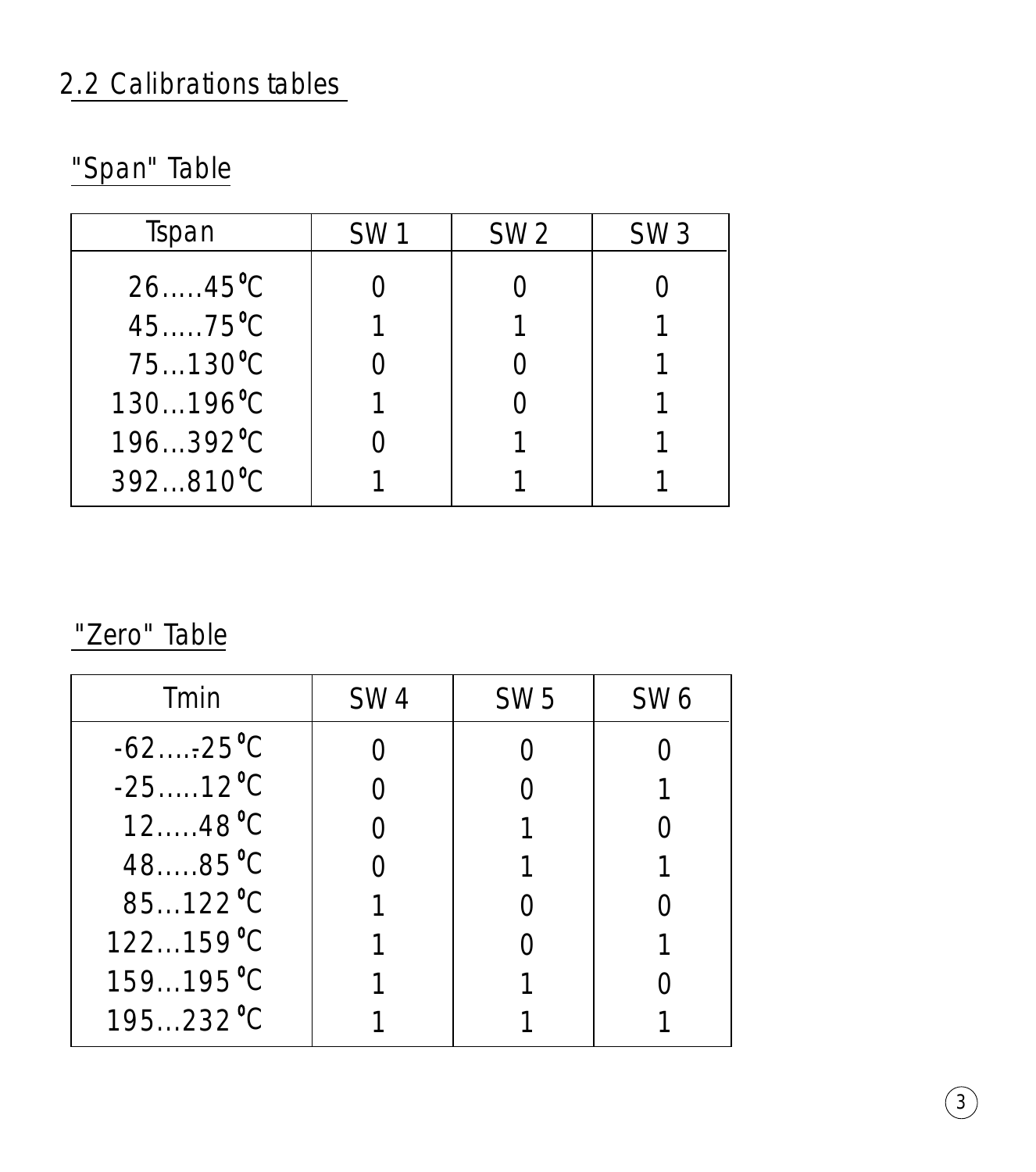2.3 Calibration instrumentation:

- 1. 24Vdc Power Supply
- 2. Pt-100 3-wire calibrator
- 3. High accuracy DVM
- 4. Small screwdriver

Connect the transmitter to be calibrated according to Fig #3.

- a. Set the Pt-100 calibrator to Tmin.
- b. Adjust with the Zero trimmer to obtain an output current of 4.000mA.
- c. Set the Pt-100 calibrator to Tmax.
- d. Adjust the Span trimmer to obtain an output current of 20.000mA.
- e. Repeat steps a. to d. until satisfactory results are achieved.



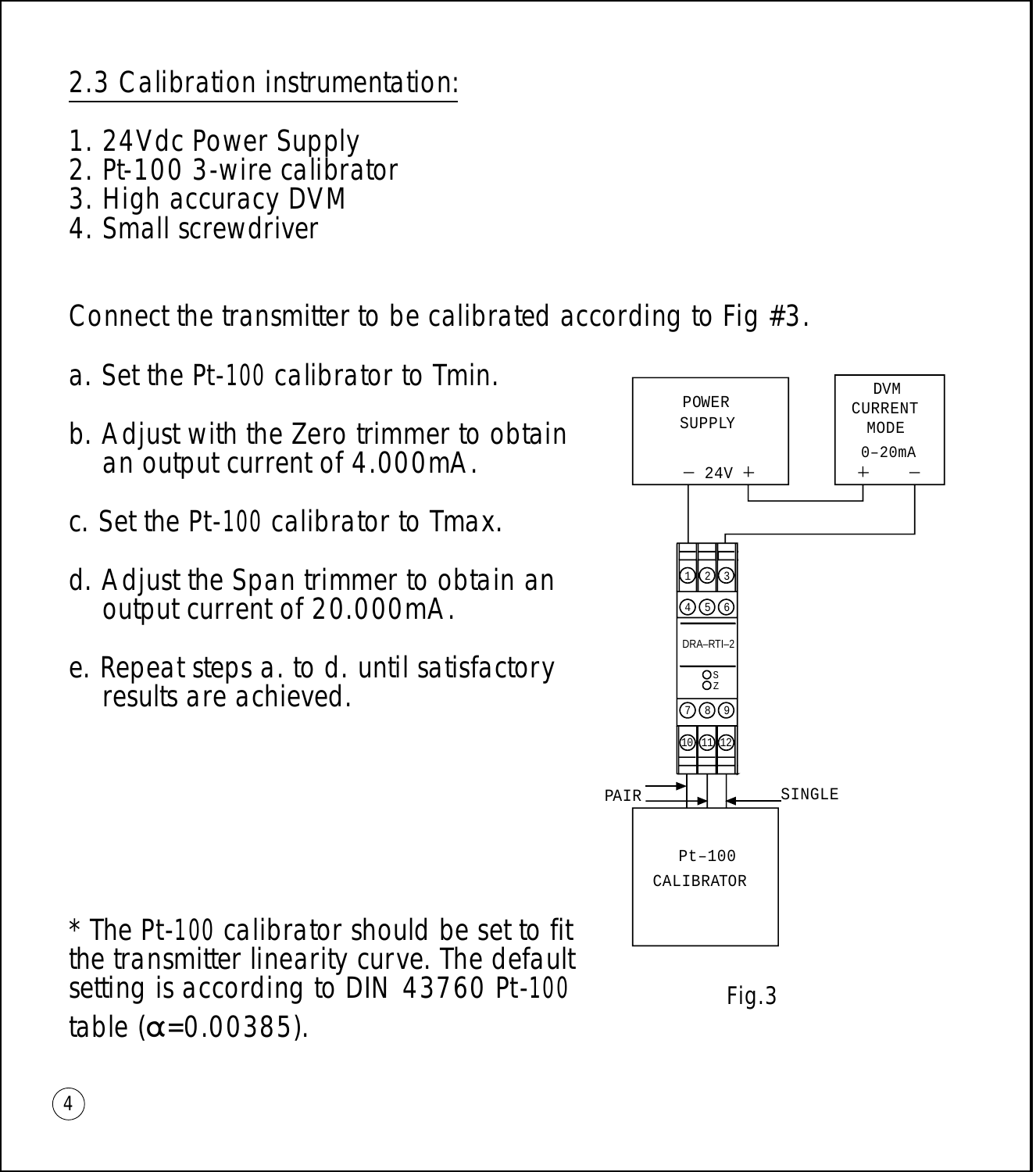## Calibration example:

Needed: -50..+50°C Tmin: -50°C Tspan: +50-(-50)=100°C

- 1. Set the DIP switch to: 0,0,1,0,0,0 (SW1..SW6)
- 2. Set the tune for  $-50^{\circ}$ C calibrate "Z" to 4.000mA.
- 3. Set the tune for  $+50^{\circ}$ C and calibrate "S" to 20.000mA.
- 4. Repeat steps 1..3 until satisfactory results are obtained.

3. Connection Diagram

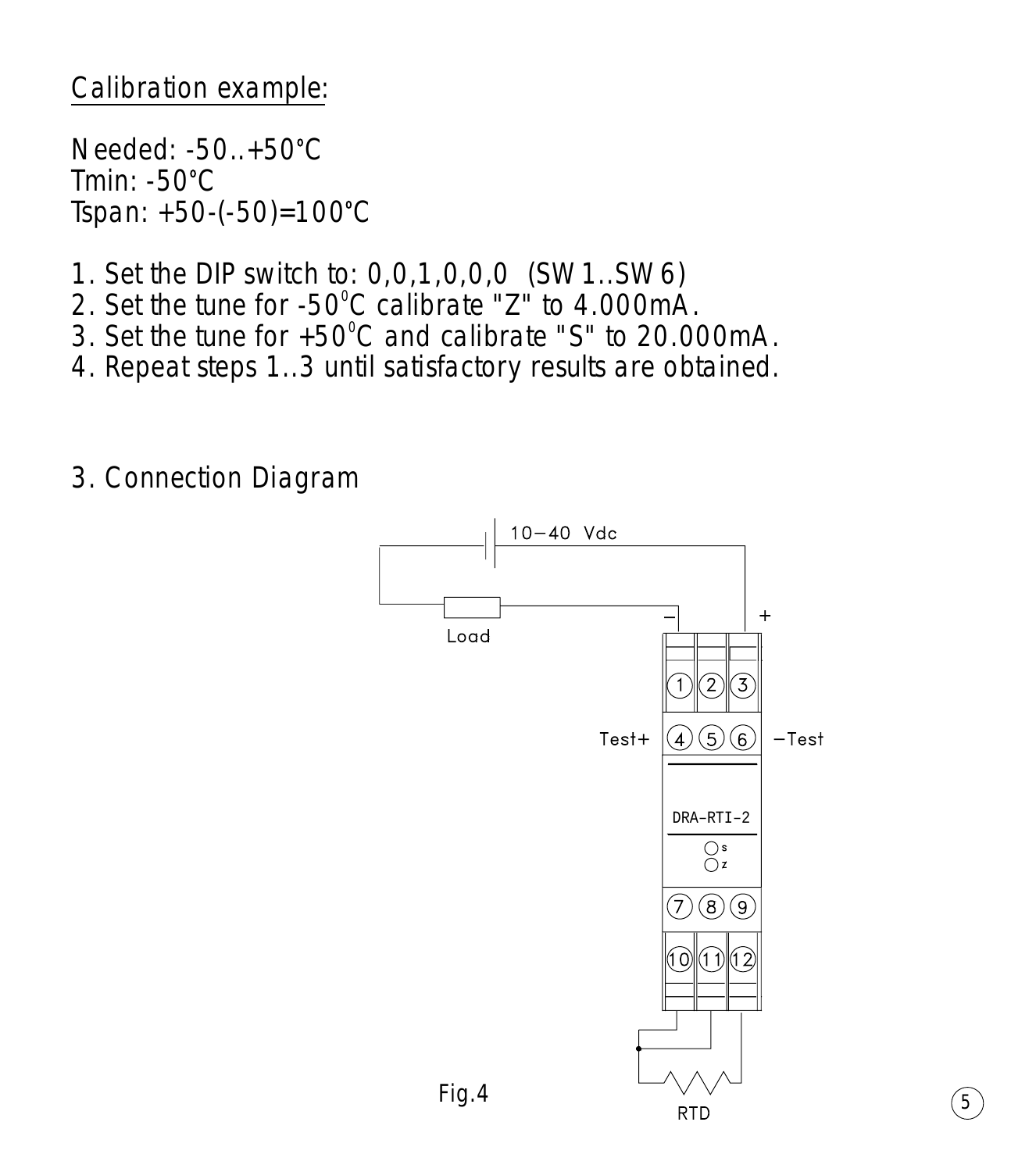## 4. Mechanical Dimensions



Dimentions are in mm (in)

## 5. Specifications

Input: 3wire Pt100 according to BS 1904 and DIN 43760 characteristics,  $(\alpha = 0.00385)$ Leads compensation error: < 0.1°C/20Ω leads resistance Sensor excitation: < 1 mA Output: 4...20 mA, (25 mA limited) Loop resistance: Rmax( $\Omega$ ) = (Vsupply – 10)/.02 Isolation: 1500 Vdc or peak ac Response time: 160 msec (0 - 98%) Input span change: 26 to 810°C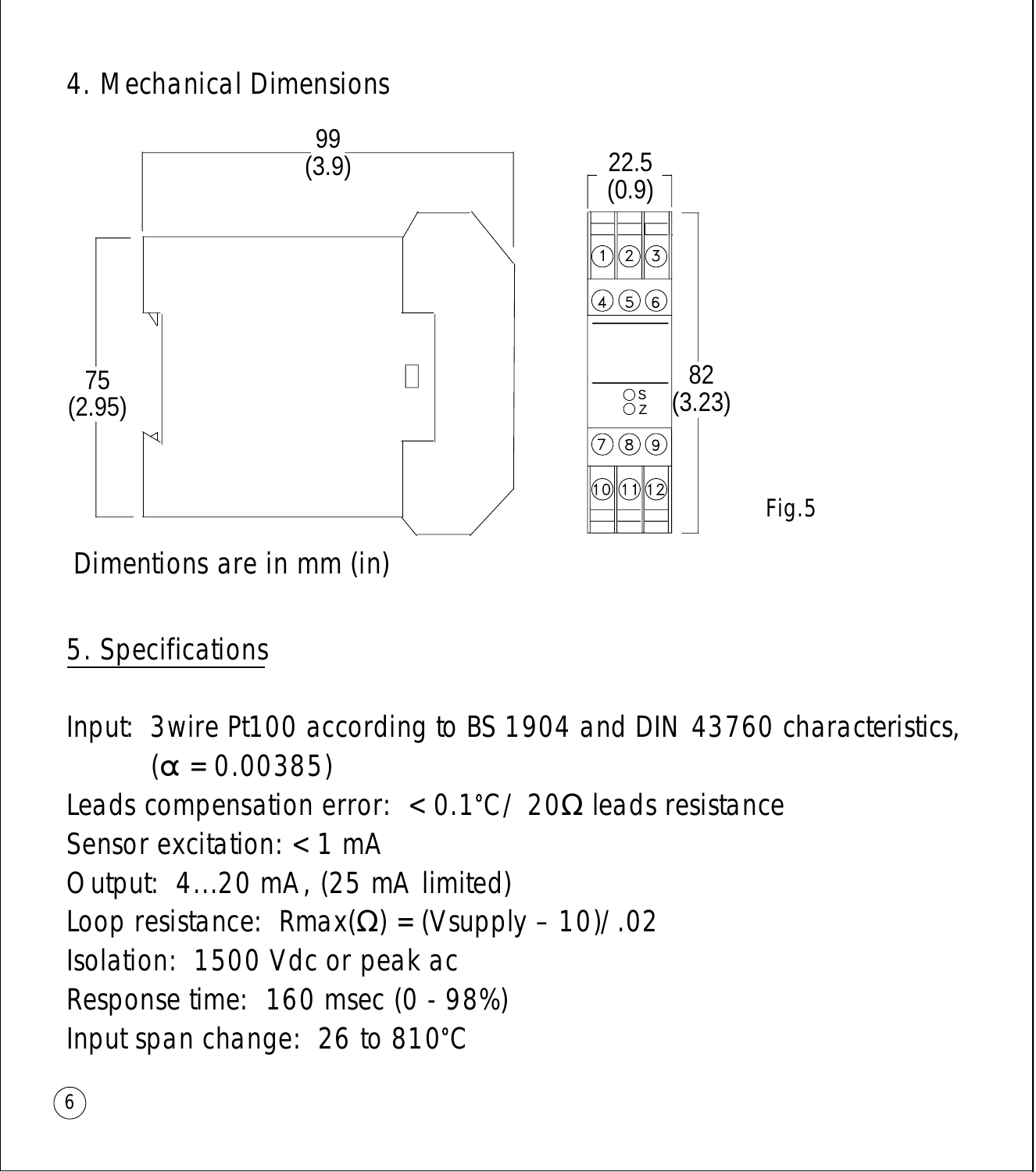CMR:127db typical, dc to 60 Hz Temparture stability:  $\pm 0.01\%$  of span /1°C Operating temparture:  $-20$  to  $+70^{\circ}$ C ( $-4$  to  $158^{\circ}$ F) Storing temparture:  $-30$  to  $+85^{\circ}$ C ( $-22$  to  $185^{\circ}$ F) Humidity: 5 - 95% relative humidity, non-condensing Housing: Plastic polycarbonate Protection level: Housing: According to IP-40 Span Calibration: Three DIP switches and "Span" potentiometer Input zero change: -62 to +232°C Zero Calibration: Three DIP switches and "Zero" potentiometer Accuracy (linearity, hysteresis and repeatability):  $< \pm 0.1$ % of span (typical) Test terminals: 40 to 200 mV represent 4-20 mA Supply voltage: 10 - 40 Vdc reverse polarity protected Supply and load variation effect:  $< +0.03\%$  of span for full change

 Terminals: According to IP-20 Mounting: Standard 35 mm DIN rail Weight: 130 grams (4.6 oz)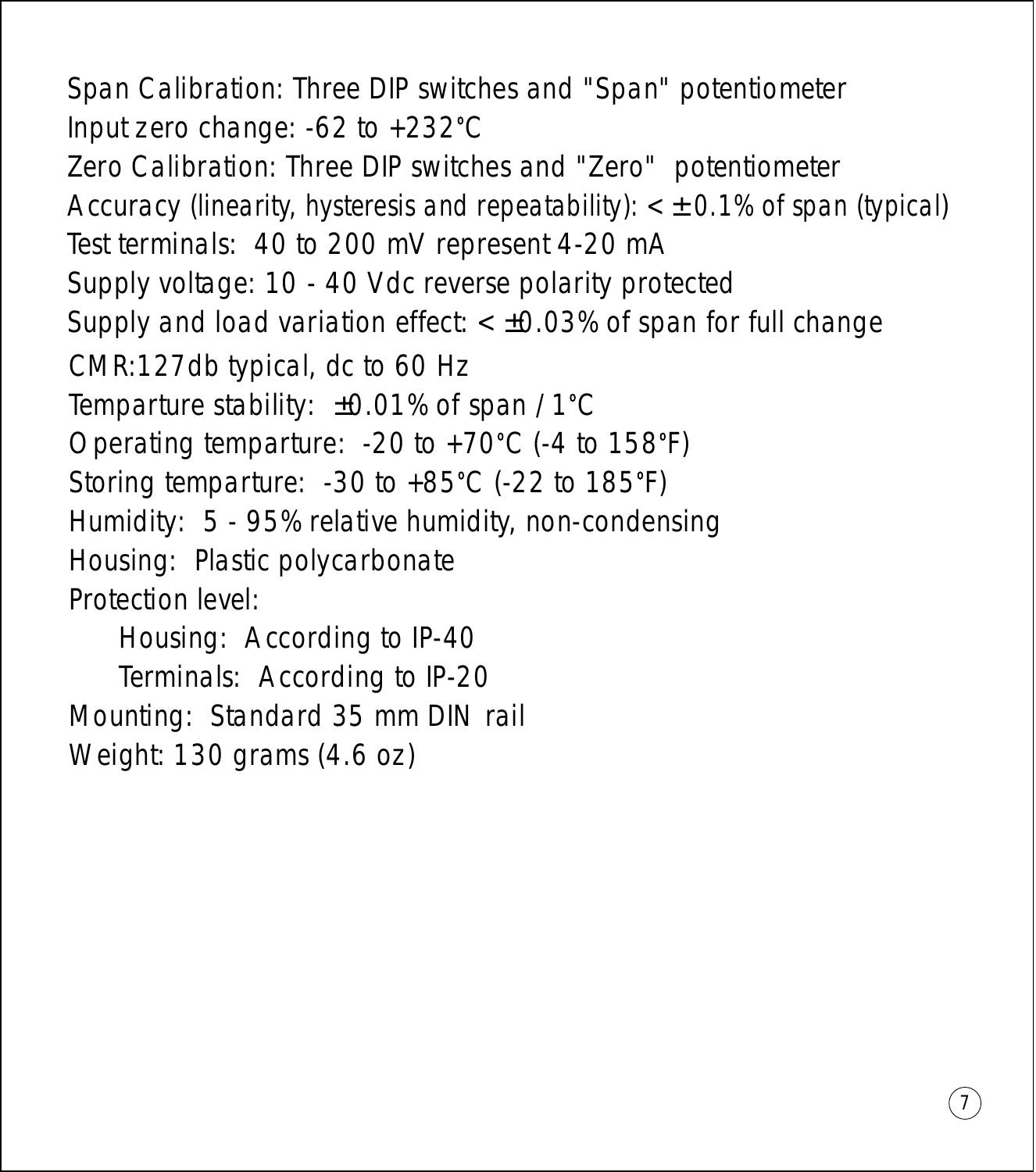OMEGA ENGINEERING, INC. warrants this unit to be free of defects in materials and workmanship for a period of 13 months from date of purchase. OMEGA Warranty adds an additional one (1) month grace period to the normal one (1) year product warranty to cover handling and shipping time. This ensures that OMEGA's customers receive maximum coverage on each product. If the unit should malfunction, it must be returned to the factory for evaluation. OMEGA's Customer Service Department will issue an Authorized Return (AR) number immediately upon phone or written request. Upon examination by OMEGA, if the unit is found to be defective it will be repaired or replaced at no charge. OMEGA's WARRANTY does not apply to defects resulting from any action of the purchaser, including but not limited to mishandling, improper interfacing, operation outside of design limits, improper repair, or unauthorized modification. This WARRANTY is VOID if the unit shows evidence of having been tampered with or shows evidence of being damaged as a result of excessive corrosion; or current, heat, moisture or vibration; improper specification; misapplication; misuse or other operating conditions outside of OMEGA's control. Components which wear are not warranted, including but not limited to contact points, fuses, and triacs.

OMEGA is pleased to offer suggestions on the use of its various products. However, OMEGA neither assumes responsibility for any omissions or errors nor assumes liability for any damages that result from the use of its products in accordance with information provided by OMEGA, either verbal or written. OMEGA warrants only that the parts manufactured by it will be as specified and free of defects. OMEGA MAKES NO OTHER WARRANTIES OR REPRESENTATIONS OF ANY KIND WHATSOEVER, EXPRESSED OR IMPLIED, EXCEPT THAT OF TITLE, AND ALL IMPLIED WARRANTIES INCLUDING ANY WARRANTY OF MERCHANTABILITY AND FITNESS FOR A PARTICULAR PURPOSE ARE HEREBY DISCLAIMED. LIMITATION OF LIABILITY: The remedies of purchaser set forth herein are exclusive and the total liability of OMEGA with respect to this order, whether based on contract, warranty, negligence, indemnification, strict liability or otherwise, shall not exceed the purchase price of the component upon which liability is based. In no event shall OMEGA be liable for consequential, incidental or special damages.

CONDITIONS: Equipment sold by OMEGA is not intended to be used, nor shall it be used: (1) as a "Basic Component" under 10 CFR 21 (NRC), used in or with any nuclear installation or activity; or (2) in medical applications or used on humans. Should any Product(s) be used in or with any nuclear installation or activity, medical application, used on humans, or misused in any way, OMEGA assumes no responsibility as set forth in our basic WARRANTY / DISCLAIMER language, and additionally, purchaser will indemnify OMEGA and hold OMEGA harmless from any liability or damage whatsoever arising out of the use of the Product(s) in such a manner.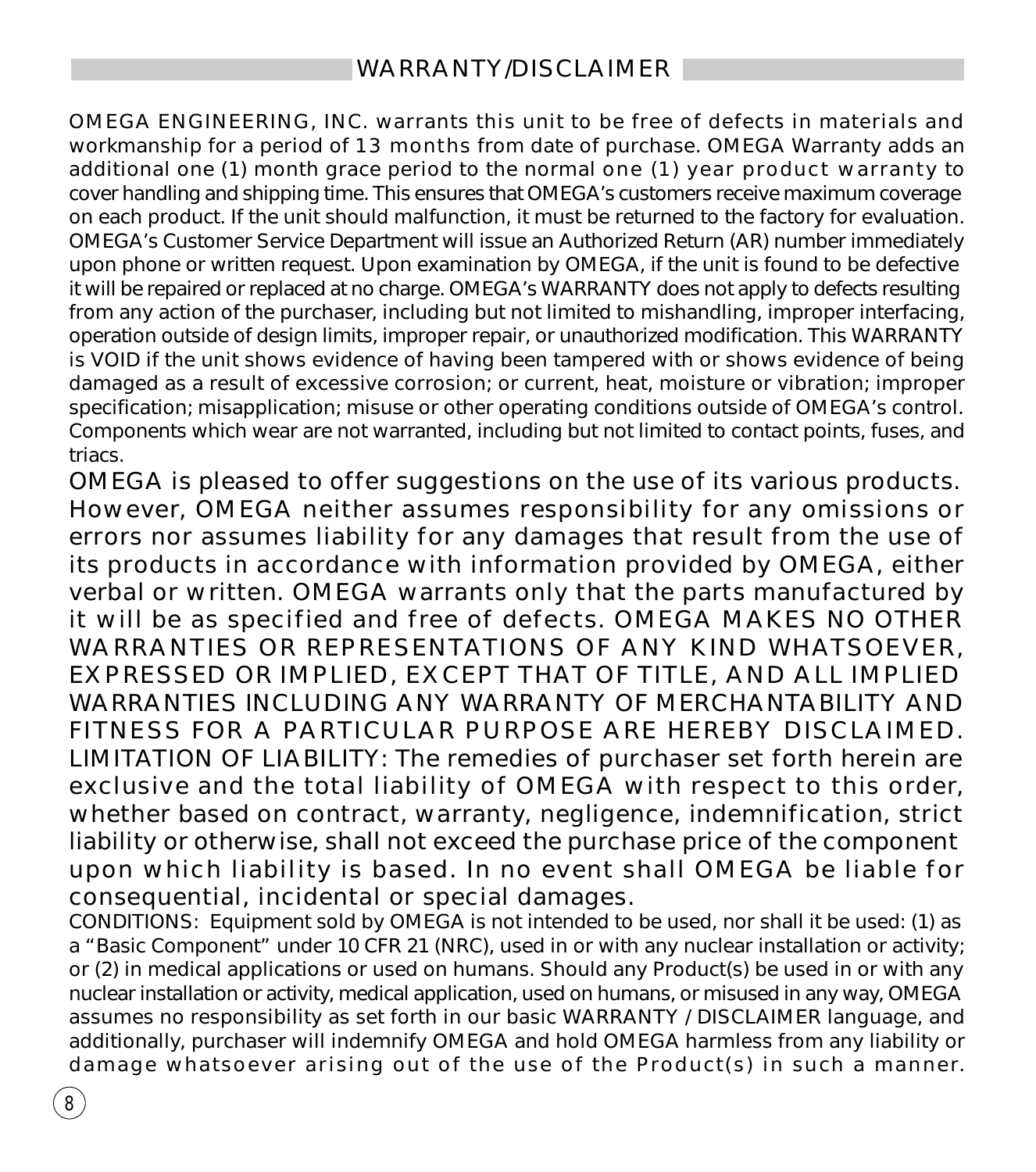### RETURN REQUESTS / INQUIRIES

Direct all warranty and repair requests/inquiries to the OMEGA Customer Service Department. BEFORE RETURNING ANY PRODUCT(S) TO OMEGA, PURCHASER MUST OBTAIN AN AUTHORIZED RETURN (AR) NUMBER FROM OMEGA'S CUSTOMER SERVICE DEPARTMENT (IN ORDER TO AVOID PROCESSING DELAYS). The assigned AR number should then be marked on the outside of the return package and on any correspondence.

The purchaser is responsible for shipping charges, freight, insurance and proper packaging to prevent breakage in transit.

FOR WARRANTY RETURNS, please have the following information available BEFORE contacting OMEGA:

- 1. P.O. number under which the product was PURCHASED,
- 2. Model and serial number of the product under warranty, and
- 3. Repair instructions and/or specific problems relative to the product.

FOR NON-WARRANTY REPAIRS, consult OMEGA for current repair charges. Have the following information available BEFORE contacting OMEGA:

- 1. P.O. number to cover the COST of the repair,
- 2. Model and serial number of product, and
- 3. Repair instructions and/or specific problems relative to the product.

OMEGA's policy is to make running changes, not model changes, whenever an improvement is possible.

This affords our customers the latest in technology and engineering. OMEGA is a registered trademark of OMEGA ENGINEERING, INC. © Copyright 1996 OMEGA ENGINEERING, INC. All rights reserved. This document may not be copied,

photocopied, reproduced, translated, or reduced to any electronic medium or machine-readable form, in whole or in part, without prior written consent of OMEGA ENGINEERING, INC.